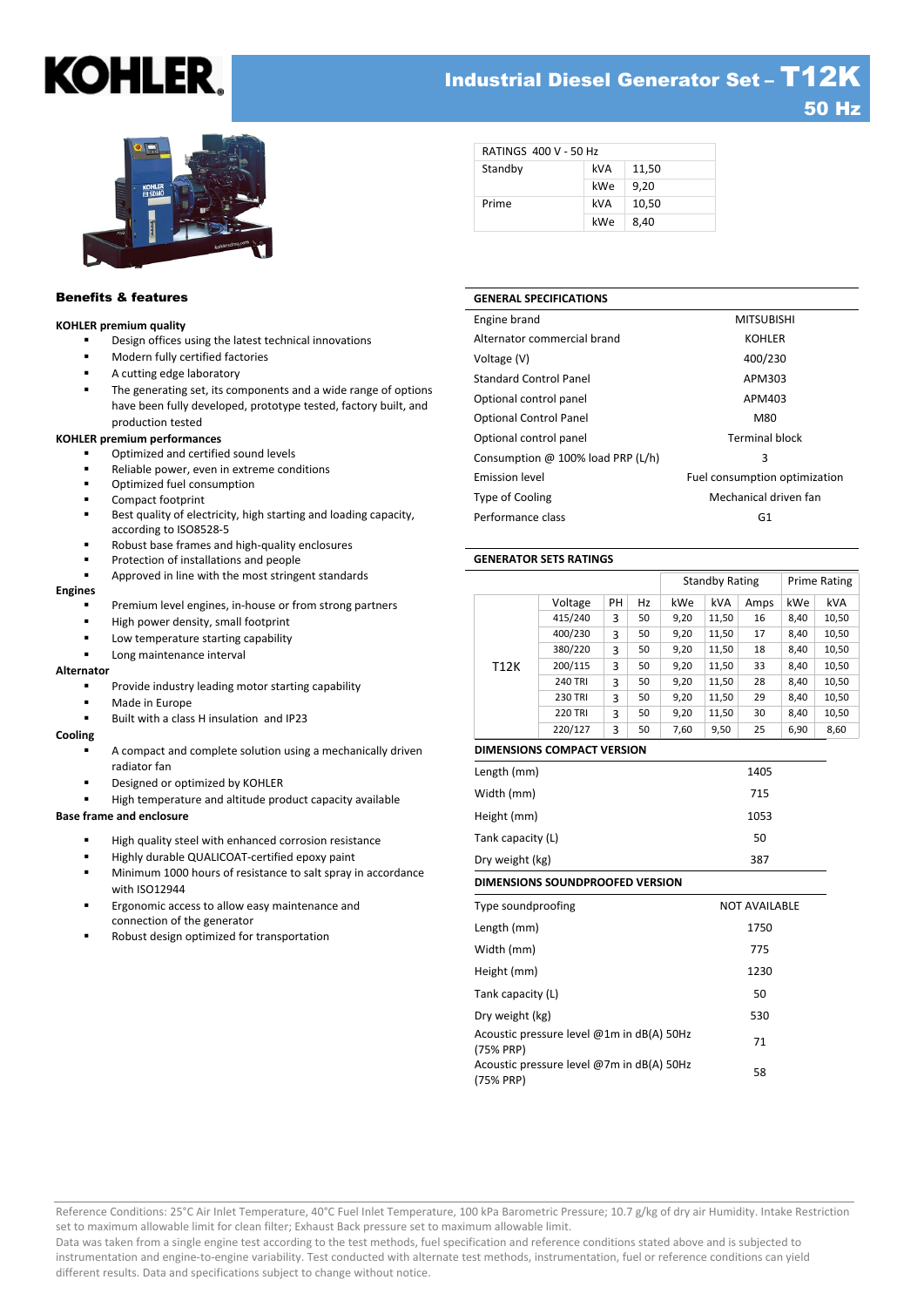#### **Engine**

| General                                   |                                  |
|-------------------------------------------|----------------------------------|
| Engine brand                              | <b>MITSUBISHI</b>                |
| Engine ref.                               | S3L2-SD *                        |
| Air inlet system                          | Atmo                             |
| Fuel                                      | Diesel Fuel                      |
| <b>Emission level</b>                     | Fuel consumption<br>optimization |
| Cylinder configuration                    | L                                |
| Number of cylinders                       | 3                                |
| Displacement (I)                          | 1,32                             |
| Bore (mm) * Stroke (mm)                   | 78 * 92                          |
| Compression ratio                         | 22:1                             |
| Speed 50Hz (RPM)                          | 1500                             |
| Maximum stand-by power at rated RPM (kW)  | 11,20                            |
| Frequency regulation, steady state (%)    | $+/- 2.5%$                       |
| Injection Type                            | Indirect                         |
| Governor type                             | Mechanical                       |
| Air cleaner type, models                  | Dry                              |
| <b>Fuel system</b>                        |                                  |
| Maximum fuel pump flow (I/h)              | 18                               |
| Max head on fuel return line (m)          | 1,50                             |
| Consumption with cooling system           |                                  |
| Fuel consumption @ ESP Max Power (I/h)    | 0                                |
| Fuel consumption @ PRP Max Power (I/h)    | 3,10                             |
| Fuel consumption @ 75% of PRP Power (I/h) | 2,50                             |
| Fuel consumption @ 50% of PRP Power (I/h) | 2,10                             |
|                                           |                                  |

| <b>Lubrication System</b>                  |            |                 |
|--------------------------------------------|------------|-----------------|
| Oil system capacity including filters (I)  |            | 4,20            |
| Min. oil pressure (bar)                    |            | 0,50            |
| Max. oil pressure (bar)                    |            | 4               |
| Oil sump capacity (I)                      |            | 3,70            |
| Oil consumption 100% ESP 50Hz (I/h)        |            | 0,02            |
| Air Intake system                          |            |                 |
| Max. intake restriction (mm H2O)           |            | 200             |
| Combustion air flow (I/s)                  |            | 13,60           |
| <b>Exhaust system</b>                      |            |                 |
|                                            | <b>PRP</b> | ESP             |
| Heat rejection to exhaust (kW)             |            | 10              |
| Exhaust gas temperature (°C)               |            | 400             |
| Exhaust gas flow (L/s)                     |            | 36,50           |
| Max. exhaust back pressure (mm H2O)        |            | 700             |
| <b>Cooling system</b>                      |            |                 |
| Radiator & Engine capacity (I)             |            | 4,20            |
| Fan power 50Hz (kW)                        |            | 0,40            |
| Fan air flow w/o restriction (m3/s)        |            | 0,50            |
| Available restriction on air flow (mm H2O) |            | 10              |
| Type of coolant                            |            | Glycol-Ethylene |
| Radiated heat to ambiant (kW)              |            | $\mathbf{1}$    |
| Heat rejection to coolant HT (kW)          |            | 10              |
| Outlet coolant temperature (°C)            | 93         |                 |
| Max coolant temperature, Shutdown (°C)     | 111        |                 |
| Thermostat begin of opening HT (°C)        |            | 82              |
| Thermostat end of opening HT (°C)          |            | 95              |

#### **Emissions**

\* Engine reference may be partially modified depending on genset application, options selected by the customer and lead time required.

Reference Conditions: 25°C Air Inlet Temperature, 40°C Fuel Inlet Temperature, 100 kPa Barometric Pressure; 10.7 g/kg of dry air Humidity. Intake Restriction set to maximum allowable limit for clean filter; Exhaust Back pressure set to maximum allowable limit.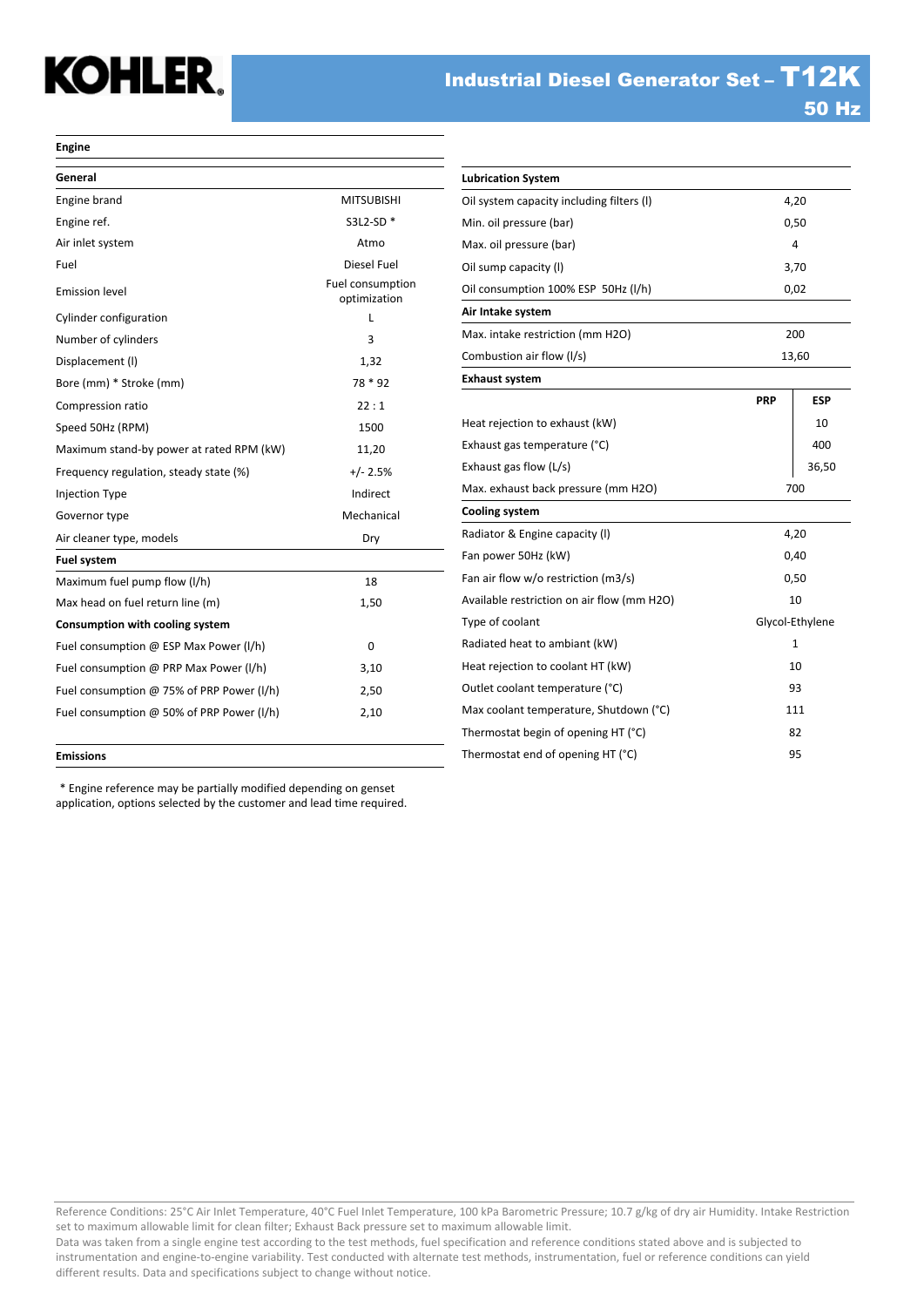## Industrial Diesel Generator Set – T12K 50 Hz

| <b>Alternator Specifications</b>                                        |                       |
|-------------------------------------------------------------------------|-----------------------|
| Alternator commercial brand                                             | <b>KOHLER</b>         |
| Kohler Alternator description                                           | KH00350T              |
| Number of pole                                                          | 4                     |
| Number of bearing                                                       | <b>Single Bearing</b> |
| Technology                                                              | <b>Brushless</b>      |
| Indication of protection                                                | <b>IP23</b>           |
| Insulation class                                                        | н                     |
| Number of wires                                                         | 12                    |
| <b>AVR Regulation</b>                                                   | Yes                   |
| Coupling                                                                | Direct                |
| Capacity for maintaining short circuit<br>at $3 \ln$ for $10 \text{ s}$ | Yes                   |
| <b>Application data</b>                                                 |                       |
| Overspeed (rpm)                                                         | 2250                  |
| Power factor (Cos Phi)                                                  | 0,80                  |
| Voltage regulation at established<br>rating $(+/- %)$                   | 1                     |
| Wave form : NEMA=TIF                                                    | < 45                  |
| Wave form: CEI=FHT                                                      | $\leq$                |
| Total Harmonic Distortion in no-load<br>DHT (%)                         | 2,6                   |
| Total Harmonic Distortion, on linear<br>load DHT (%)                    | 2,3                   |
| Recovery time (Delta U = 20%<br>transcient) (ms)                        | 200                   |
| <b>Performance datas</b>                                                |                       |

### **Alternator Standard Features**

- All models are brushless, rotating-field alternators
- NEMA MG1, IEEE, and ANSI standards compliance for temperature rise and motor starting
- The AVR voltage regulator provides superior short circuit capability
- Self-ventilated and dip proof construction
- Superior voltage waveform

*Note: See Alternator Data Sheets for alternator application data and ratings, efficiency curves, voltage dip with motor starting curves, and short circuit decrement curves.*

| Peak motor starting (kVA) based on x% voltage dip power factor at 0.3 |  |  |
|-----------------------------------------------------------------------|--|--|

Continuous Nominal Rating 40°C (kVA) <sup>11</sup> Unbalanced load acceptance ratio (%) <sup>8</sup>



Reference Conditions: 25°C Air Inlet Temperature, 40°C Fuel Inlet Temperature, 100 kPa Barometric Pressure; 10.7 g/kg of dry air Humidity. Intake Restriction set to maximum allowable limit for clean filter; Exhaust Back pressure set to maximum allowable limit.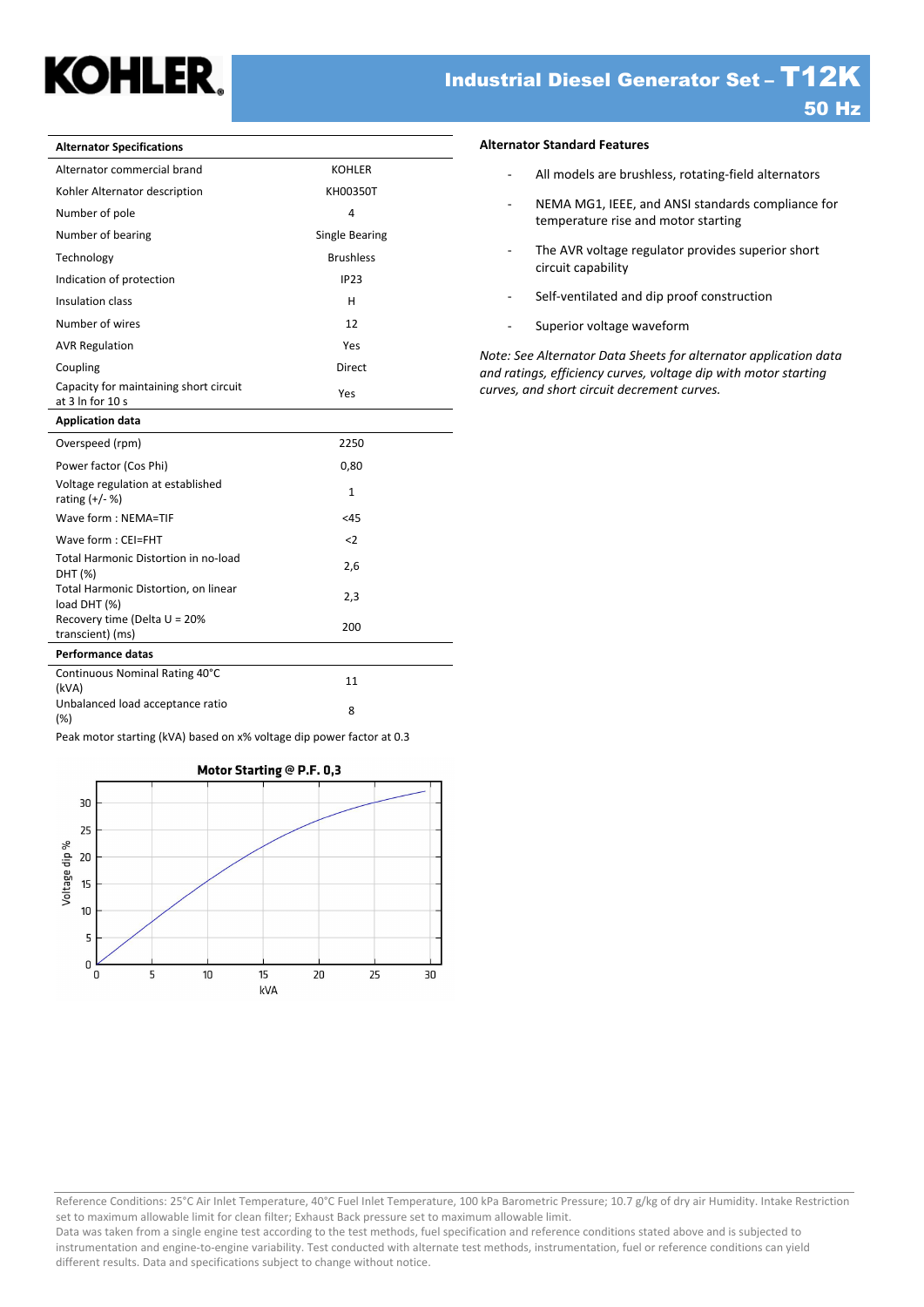## **Dimensions compact version**

| Length (mm) * Width (mm) * Height (mm) | 140 |
|----------------------------------------|-----|
| Dry weight (kg)                        | 387 |
| Tank capacity (L)                      | 50  |
|                                        |     |

 $\overline{1405 * 715 * 1053}$ 



**KOHLER**  $B$  SN $\mu$ 

## **M126 - Dimensions soundproofed version**

| Length (mm) * Width (mm) * Height (mm)              | 1750 * 775 * 1230 |
|-----------------------------------------------------|-------------------|
| Dry weight (kg)                                     | 530               |
| Tank capacity (L)                                   | 50                |
| Acoustic pressure level @1m in dB(A) 50Hz (75% PRP) | 71                |
| Sound power level guaranteed (Lwa) 50Hz (75% PRP)   | 87                |
| Acoustic pressure level @7m in dB(A) 50Hz (75% PRP) | 58                |

## **Dimensions DW compact version**

| Length (mm) * Width (mm) * Height (mm) | 1797 * 775 * 1214 |
|----------------------------------------|-------------------|
| Dry weight (kg)                        | 451               |
| Tank capacity (L)                      | 93                |



## **M126 - Dimensions DW soundproofed version**

| Length (mm) * Width (mm) * Height (mm)                | 1797 * 775 * 1391 |
|-------------------------------------------------------|-------------------|
| Dry weight (kg)                                       | 615               |
| Tank capacity (L)                                     | 93                |
| Acoustic pressure level $@1m$ in dB(A) 50Hz (75% PRP) | 71                |
| Sound power level guaranteed (Lwa) 50Hz (75% PRP)     | 87                |
| Acoustic pressure level @7m in $dB(A)$ 50Hz (75% PRP) | 58                |
|                                                       |                   |



#### Reference Conditions: 25°C Air Inlet Temperature, 40°C Fuel Inlet Temperature, 100 kPa Barometric Pressure; 10.7 g/kg of dry air Humidity. Intake Restriction set to maximum allowable limit for clean filter; Exhaust Back pressure set to maximum allowable limit.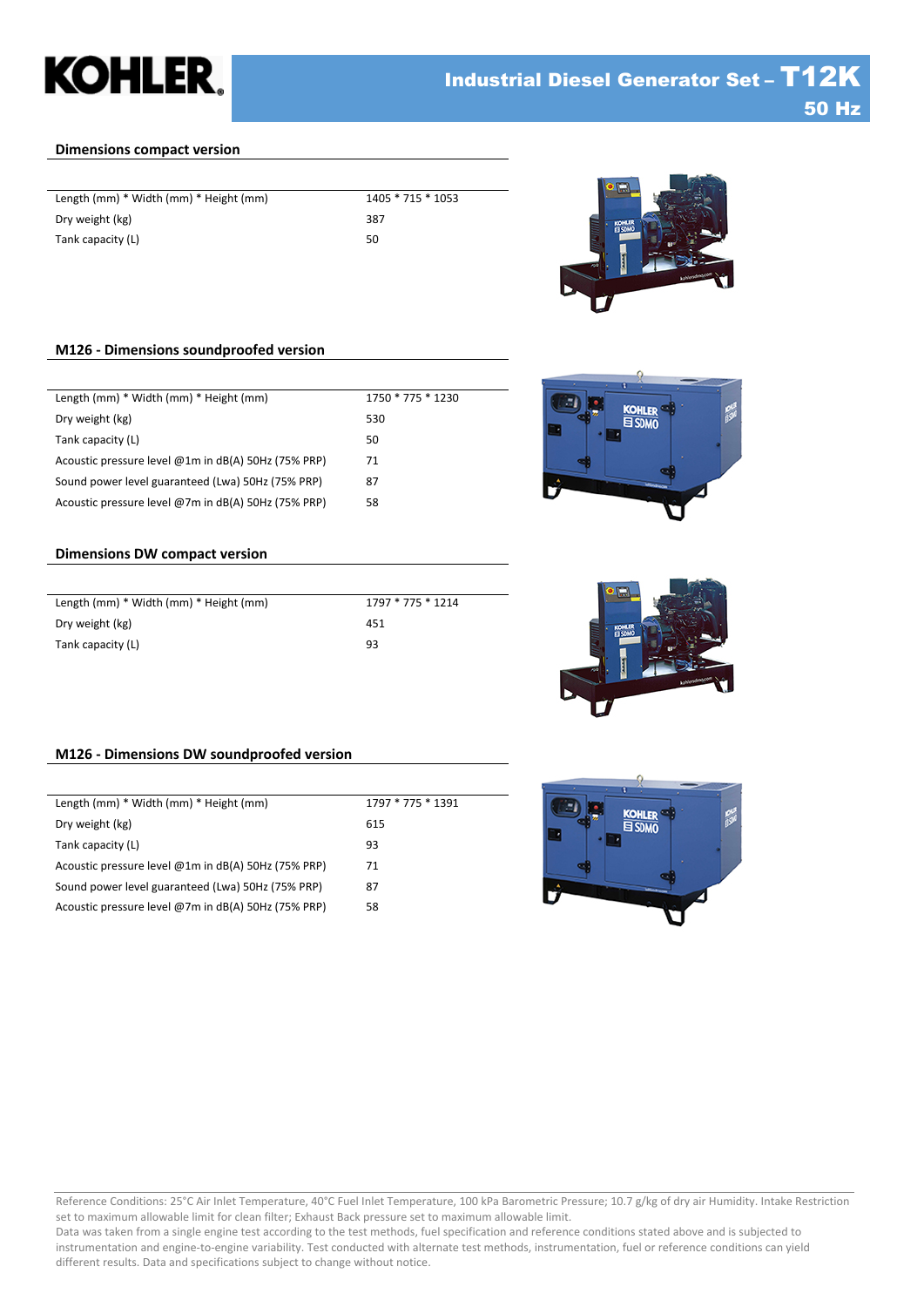

## **Basic terminal block**





## **APM303**



It is used as a basic terminal block for connecting a control unit. Offers the following functions:

- emergency stop button
- customer connection terminal block
- CE certified

**M80** The M80 is a dual-function control panel. It can be used as a basic terminal block for connecting a control unit and as an instrument panel with a direct read facility, with displays giving a global view of your generating set's basic parameters. Offers the following functions:

- Engine parameters: tachometer, working hours counter, coolant temperature indicator, oil pressure indicator
- emergency stop button
- customer connection terminal block
- CE certified

The APM303 is a versatile unit which can be operated in manual or automatic mode. It offers the following features:

- Measurements: phase-to-neutral and phase-to-phase voltages, fuel level (In option : active power currents, effective power, power factors, Kw/h energy meter, oil pressure and coolant temperature levels)
- Supervision: Modbus RTU communication on RS485
- Reports: (In option : 2 configurable reports)
- Safety features: Overspeed, oil pressure, coolant temperatures, minimum and maximum voltage, minimum and maximum frequency (Maximum active power P<66kVA)
- Traceability: Stack of 12 stored events

For further information, please refer to the data sheet for the APM303

## **APM403**



#### BASIC GENERATING SET AND POWER PLANT CONTROL

The APM403 is a versatile control unit which allows operation in manual or automatic mode

- Measurements : voltage and current
- kW/kWh/kVA power meters
- Standard specifications: Voltmeter, Frequency meter.
- Optional : Battery ammeter.
- J1939 CAN ECU engine control
- Alarms and faults: Oil pressure, Coolant temperature, Overspeed, Startup failure, alternator min/max, Emergency stop button.
- Engine parameters: Fuel level, hour counter, battery voltage.
- Optional (standard at 24V): Oil pressure, water temperature.
- Event log/ Management of the last 300 genset events.
- Mains and genset protection
- Clock management
- USB connections, USB Host and PC,
- Communications : RS485 INTERFACE
- ModBUS protocol /SNMP
- Optional : Ethernet, GPRS, remote control, 3G, 4G,
- Websupervisor, SMS, E-mails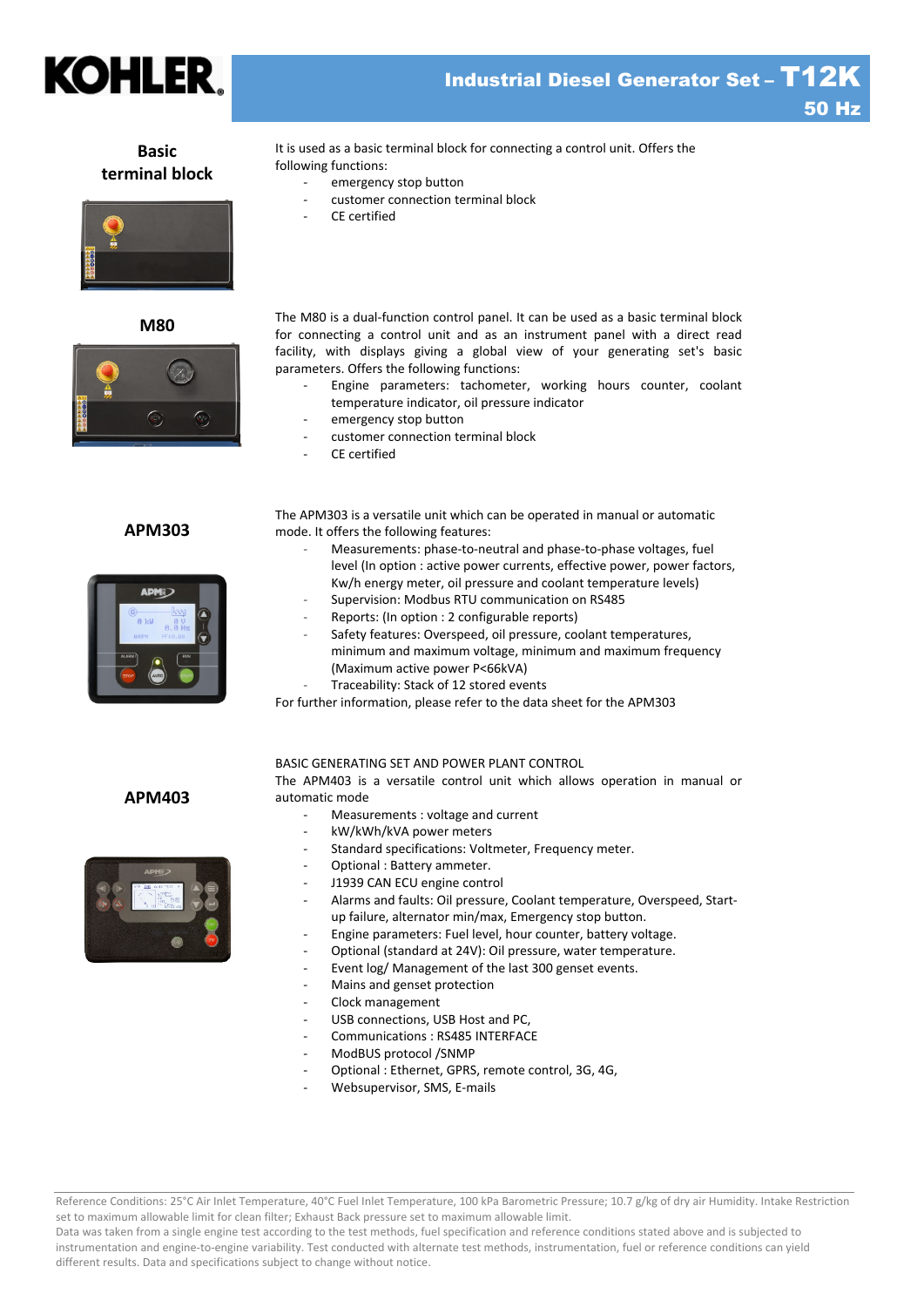

## **STANDARD SCOPE OF SUPPLY**

All our gensets are fitted with:

- Industrial water cooled DIESEL engine
- Electric starter & charge alternator
- Standard air filter
- Schneider or ABB electric circuit breaker, adapted to the short-circuit current of the generating set
- Single bearing alternator IP 23 T° rise/ insulation to class H/H
- Welded steel base frame with 85% vibration attenuation mounts
- 4 lifting points on the chassis, lifting bar on the top included from 165 kVA ESP or optional
- highly durable QUALICOAT certified epoxy paint
- frame height optimized to allow it to be moved safely by forklift
- enclosure made of new high-quality European steel with enhanced corrosion resistance
- IP 64 locks, made from stainless materials
- enclosures and base frames tested and analyzed by the French Corrosion Institut
- 100% of tanks tested for permeability
- Personal protection ensured by protective grilles on hot and rotating parts
- Separate 9 dB(A) silencer
- Fuel tank welded inside the genset frame
- Retention bund included for gensets up to 110 kVA ESP
- Charged DC starting battery with electrolyte
- Emergency stop button on the outside
- Flexible fuel lines & lub oil drain cock
- Exhaust outlet with flexible and flanges
- User's manual (1 copy)
- Packing under plastic film
- Delivered with oil and antifreeze liquid

## **STANDARD DELIVERY**

All our gensets are fitted with:

- Industrial water-cooled DIESEL engine
- Electric starter & charge alternator
- Standard air filter
- Electric circuit breaker, adapted to the short-circuit current of the generating set
- Single bearing alternator IP 23  $T^{\circ}$  rise/ insulation to class H/H
- Welded steel base frame with 85% vibration attenuation mounts
- frame height optimized to allow it to be moved safely by forklift
- enclosure made of new high-quality European steel with enhanced corrosion resistance
- enclosures and base frames tested and analyzed by the French Corrosion Institut
- 100% of tanks tested for permeability
- Personal protection ensured by protective grilles on hot and rotating parts
- Separate 9 dB(A) silencer
- Fuel tank welded inside the genset frame
- Retention bund included for gensets up to 250 kVA ESP
- Charged DC starting battery with electrolyte
- Emergency stop button on the outside
- Flexible fuel lines  $\&$  lub oil drain cock
- Exhaust outlet with flexible and flanges
- User's manual (1 copy)
- Packing under plastic film
- Delivered with oil and antifreeze liquid

## **CODES AND STANDARDS**

Engine-generators set is designed and manufactured in facilities certified to standards ISO9001:2015 & ISO14001:2015. The generator sets and its components are prototype-tested, factory built and production tested and are in compliance with the relevant standards:

### Machinery Directive 2006/42/EC of May 17th 2006

Reference Conditions: 25°C Air Inlet Temperature, 40°C Fuel Inlet Temperature, 100 kPa Barometric Pressure; 10.7 g/kg of dry air Humidity. Intake Restriction set to maximum allowable limit for clean filter; Exhaust Back pressure set to maximum allowable limit.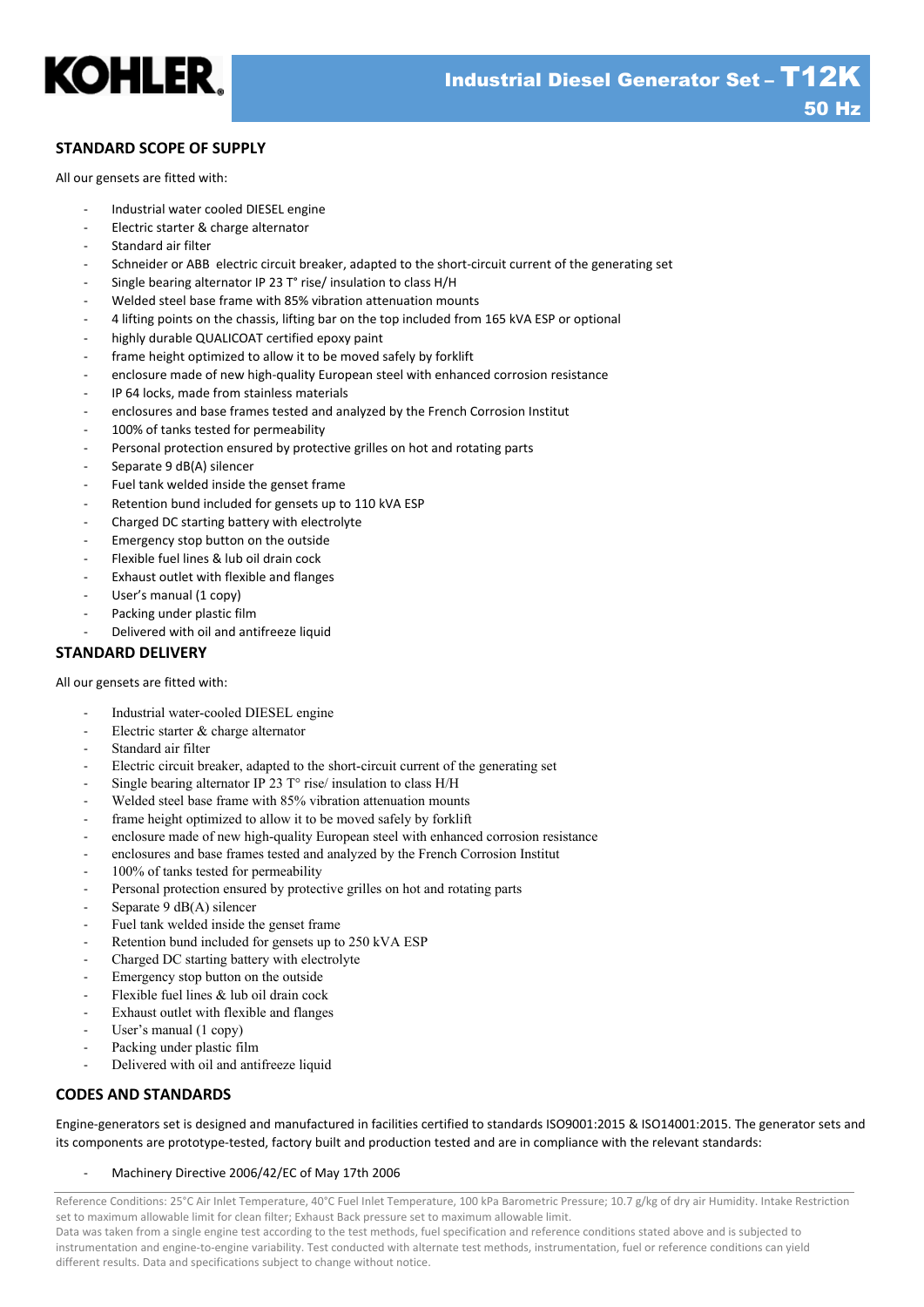

- EMC Directive2014/30/UE
- Safety objectives set out in the Low Voltage Directive 2014/35/UE
- EN ISO 8528-13, EN 60034-1, EN 61000-6-1, EN 61000-6-2, EN 61000-6-3, EN 55011, EN 1679-1 et EN 60204-1

**POWER RATINGS DEFINITION** according to ISO8528-1 (2018-02 edition) and ISO-3046-1

**Emergency Standby Power (ESP):** The standby rating is applicable to varying loads for the duration of a power outage. There is no overload

capability for this rating. Average load factor per 24 hours of operation is <70%.

**Prime Power (PRP):** At varying load, the number of generator set operating hours is unlimited. A 10% overload capacity is available for one hour within 12 hour of operation. Average load factor per 24 hours of operation is <70%.

Reference Conditions: 25°C Air Inlet Temperature, 40°C Fuel Inlet Temperature, 100 kPa Barometric Pressure; 10.7 g/kg of dry air Humidity. Intake Restriction set to maximum allowable limit for clean filter; Exhaust Back pressure set to maximum allowable limit.